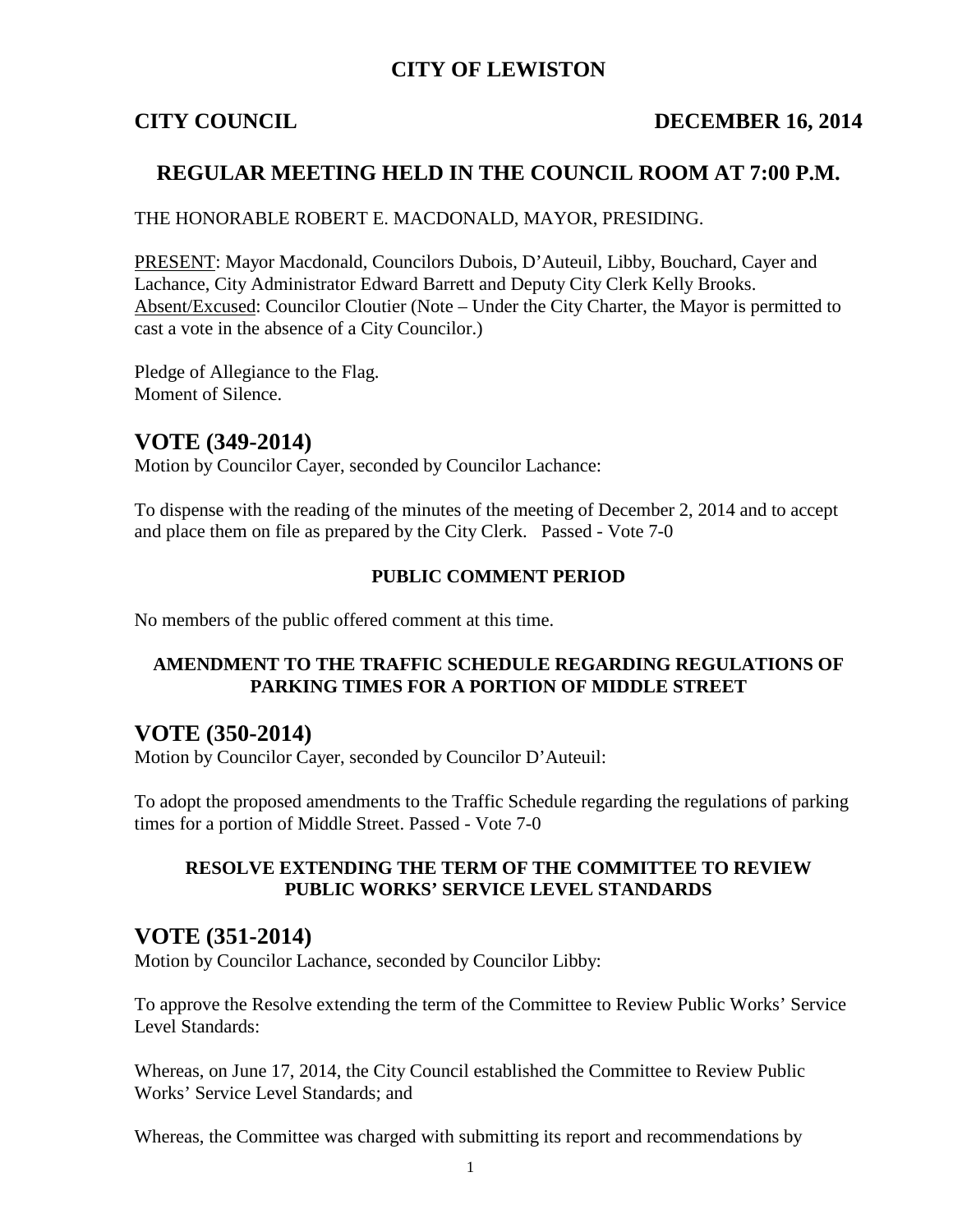January 2015; and

Whereas, due to delays in the appointment of the Committee and conflicts in scheduling its meetings, the Committee will be unable to complete its work within the originally prescribed term; and

Whereas, given this, the term of the Committee must be extended;

Now, Therefore, Be It Resolved by the City Council of the City of Lewiston that the term of the Committee to Review Public Works' Service Level Standards is hereby extended to March 31, 2015.

Passed - Vote 7-0

### **PUBLIC HEARING AND FIRST PASSAGE FOR LAND USE CODE AMENDMENTS REGARDING FOOD AND BEVERAGE FACILITIES IN THE CENTREVILLE DISTRICT**

Mayor Macdonald opened the public hearing to receive citizen input and comment. No members of the public spoke for or against this item. The Mayor then closed the hearing.

# **VOTE (352-2014)**

Motion by Councilor Lachance, seconded by Councilor Libby:

That the amendments to Appendix A, Zoning and Land Use Code, Article II, "Definitions" and Article XI "District Regulations", Section C "Land Use Table" of the City Zoning and Land Use Code, receive first passage by a roll call vote and that the public hearing on said ordinance amendment be continued to the next regularly scheduled City Council meeting. Passed - Vote 7-0

## **REPEAL OF THE CURRENT CHARITABLE ORGANIZTION SUPPORT CITY POLICY AND ADOPTION OF A NEW SPECIAL EVENTS CITY POLICY**

# **VOTE (353-2014)**

Motion by Councilor Cayer, seconded by Councilor Libby:

To table to the next regularly scheduled City Council meeting, the repeal of Policy Manual Number 87, the Charitable Organization Support Policy, and to establish and adopt a new Policy Manual Number 87, the Special Events Policy, as recommended by the Deputy City Administrator. Passed - Vote 7-0

### **RESOLVE EXPRESSING CONCERN OF THE CITY COUNCIL REGARDING CERTAIN ACTIONS SURROUNDING THE ESTABLISHMENT AND AUTHORIZATION OF COMPENSATION FOR ELECTED COUNTY OFFICIALS**

Councilor Dubois recused herself from this matter citing a conflict of interest due to her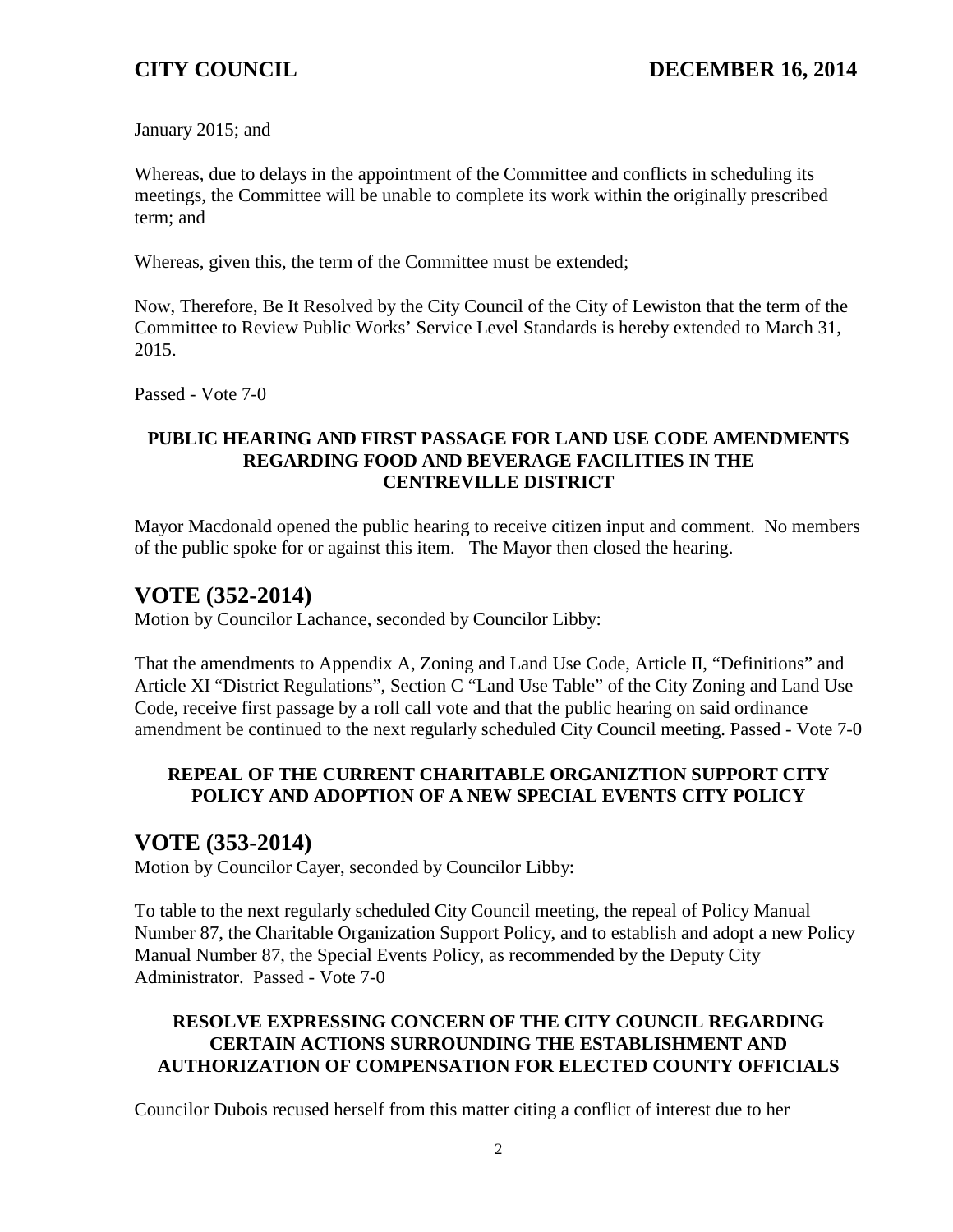husband's position with the County as Judge of Probate. Elaine Makas, Stavros Mendros and Charles Morrison all addressed the Council regarding this matter and offered their input and comments. The City Administrator provided additional background information as well.

# **VOTE (354-2014)**

Motion by Councilor Lachance, seconded by Councilor Cayer:

To adopt the Resolve expressing concern of the City Council regarding certain actions surrounding the establishment and authorization of compensation for elected county officials:

Whereas, in 2012, the voters of Androscoggin County approved a new charter for county government changing the nature, responsibilities, and composition of both the Board of County Commissioners (the Board) and the County Budget Committee (the Committee); and

Whereas, the Committee's role was redefined from approving all county budget expenditures to advising on such expenditures, but with two exceptions: a requirement that the Board's compensation be approved by the Committee (County Charter section 3.7) and authorizing the Committee to override specific line items recommended by the Board by an affirmative vote of 11 of its members (County Charter Section 5.5.2); and

Whereas, when the new charter went into effect, the newly constituted Committee and the transitional Board agreed that Section 3.7 of the Charter ultimately meant that the Board could not set its own salaries or benefits since final authority remained with the Committee; and

Whereas, this same understanding was investigated and reiterated without objection at the outset, interim, and conclusion of this year's budget process; and

Whereas, on October 22, 2014, the Chair and the Vice Chair of the Androscoggin County Charter Commission testified in-person to the assembled Committee and Board that the intent of section 3.7 was that the salaries and benefits of Commissioners are set by the Committee by a majority– plus-one vote of 9 of its members and cannot be changed by the Board; and

Whereas, on October 24, 2014, the Chair, Vice Chair, and Secretary of the Androscoggin County Charter Commission submitted a formal letter to Androscoggin County Clerk Patricia Fournier, reiterating that the intent of section 3.7 was that the salaries of elected county officials are to be set and approved by the Committee with a majority-plus-one vote of 9 of its members; and

Whereas, the Board's proposed compensation for themselves as presented to the Committee was adjusted by the Committee by a majority vote of 9 or more of its members; and

Whereas, only following final presentation of the budget and adjournment by the Committee, did the Board (upon an opinion solicited from legal counsel) disregard the Committee's action on compensation of Commissioners; and

Whereas, there appear to be additional disagreements between the framers of the County Charter Commission and the Board regarding the final authority of the Board and Committee; and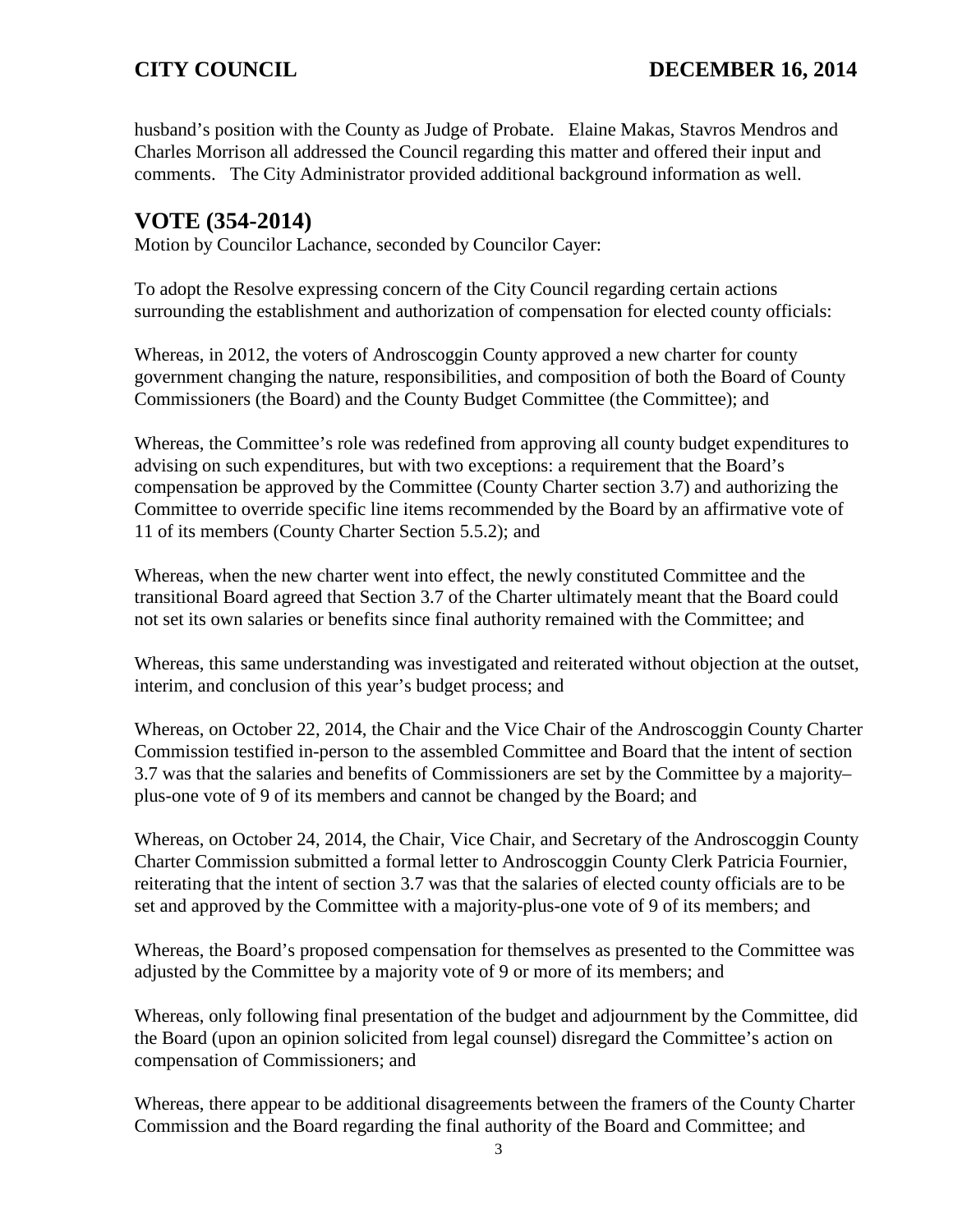Whereas, disagreement as to the respective authorities of the Board and the Committee and the checks and balances intended thereof by the framers of the Charter can only serve to undermine the legitimacy of the County's governance structure;

Now, therefore, be it resolved by the City Council of the City of Lewiston that given the clear statement of intent by the members of the Androscoggin County Charter Commission and the apparent agreement of the Board of County Commissioners prior to and throughout this year's budget process, and with regard to the compensatory authority of the County Budget Committee, we are concerned that the subsequent actions taken by the County Commissioners to overrule the Budget Committee on compensation of Commissioners raises fundamental questions regarding the authority and responsibilities of both the Budget Committee and County Commissioners. These fundamental questions must be resolved to ensure the legitimacy of the new charter and form of government for Androscoggin County. To this end, the City Council:

- Requests the Board of County Commissioners reverse its dismissal of the Budget Committee's approved adjustments to the compensation of Commissioners; and
- Supports the effort to ask the State Attorney General to review the issues that have been raised and to render an opinion that clarifies the respective authority of the Board of Commissioners and Budget Committee relating to the county budget and compensation of commissioners; and
- Calls upon all parties to accept and abide by the opinion of the Attorney General on these issues; and
- Authorizes the City Administrator to support other efforts, in concert with other municipalities in Androscoggin County, to resolve these concerns; and
- Subject to further review by the Council of costs, authorizes the City Manager to work with other municipalities in Androscoggin County to outline potential remedies and the likely costs of pursuing them should these issues not otherwise be resolved;

Be It Further Resolved, that the City Clerk shall provide copies of this resolution to the County Clerk, Board of County Commissioners, members of the County Budget Committee, Maine Attorney General, and all other municipalities in Androscoggin County.

Passed - Vote 6-0 (Councilor Dubois recused herself from this item)

## **RESOLVE EXTENDING THE TERM OF THE DOWNTOWN NEIGHBORHOOD ACTION COMMITTEE**

# **VOTE (355-2014)**

Motion by Councilor Libby, seconded by Councilor Cayer:

To adopt the Resolve extending the term of the Downtown Neighborhood Action Committee:

Whereas, the Downtown Neighborhood Advisory Committee was established by Resolve of the Lewiston City Council in 2010 for an initial term of two years; and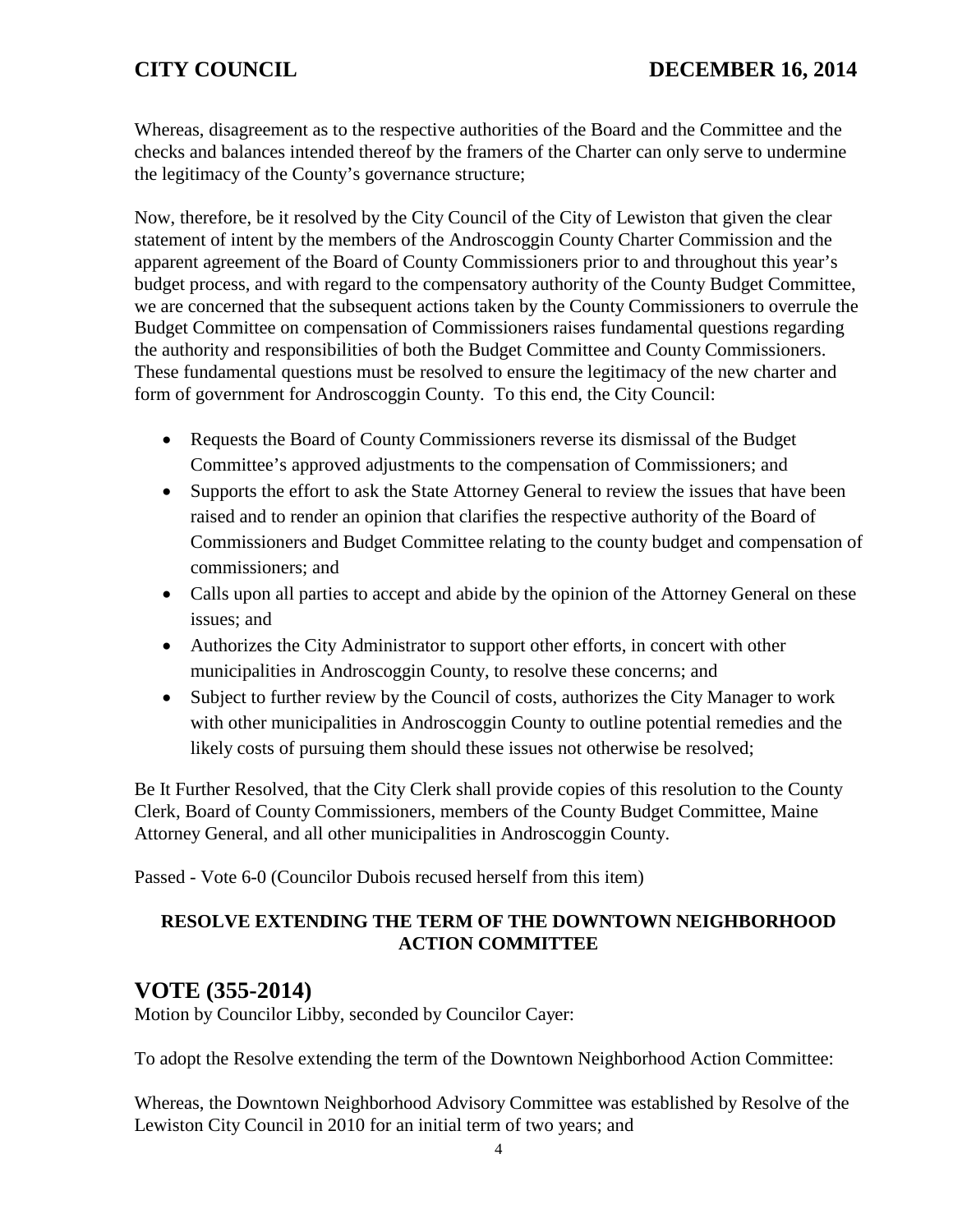Whereas, this term was subsequently increased by the Council for two additional years; and

Whereas, the extended term of the Committee will expire on December 31, 2014; and

Whereas, the Committee has voted to request that its term be extended to June 30, 2015 to allow the Committee to complete certain on-going projects including renovations and improvements to Paradis Park and to develop a proposal for the future direction of the Committee;

Now, therefore, be it resolved by the City Council of the City of Lewiston that the term of the Downtown Neighborhood Action Committee is hereby extended to June 30, 2015.

Passed – Vote 7-0

### **REPORTS AND UPDATES**

No reports or updates were presented at this time.

### **OTHER BUSINESS**

No other business was presented at this time.

### **EXECUTIVE SESSIONS**

# **VOTE (356-2014)**

Motion by Councilor Dubois, seconded by Councilor Cayer:

To enter into an Executive Session, pursuant to MRSA Title 1, section 405 (6)(c), to discuss Acquisition of Property, of which the premature disclosure of the information would prejudice the competitive bargaining position of the City. Passed - Vote 7-0

Executive Session began at 8:02pm and ended at 8:23pm.

# **VOTE (357-2014)**

Motion by Councilor Lachance, seconded by Councilor Dubois:

To enter into an Executive Session, pursuant to MRSA Title 1, section 405(6)(e) to discuss a legal matter with the City Attorney. Passed - Vote 7-0

Executive Session began at 8:23pm and ended at 9:17pm.

# **VOTE (358-2014)**

Motion by Councilor Libby, seconded by Councilor D'Auteuil:

To enter into an Executive Session, pursuant to MRSA Title 1, section 405(6)(d) to discuss Labor Negotiations regarding the city's six employee unions – International Association of